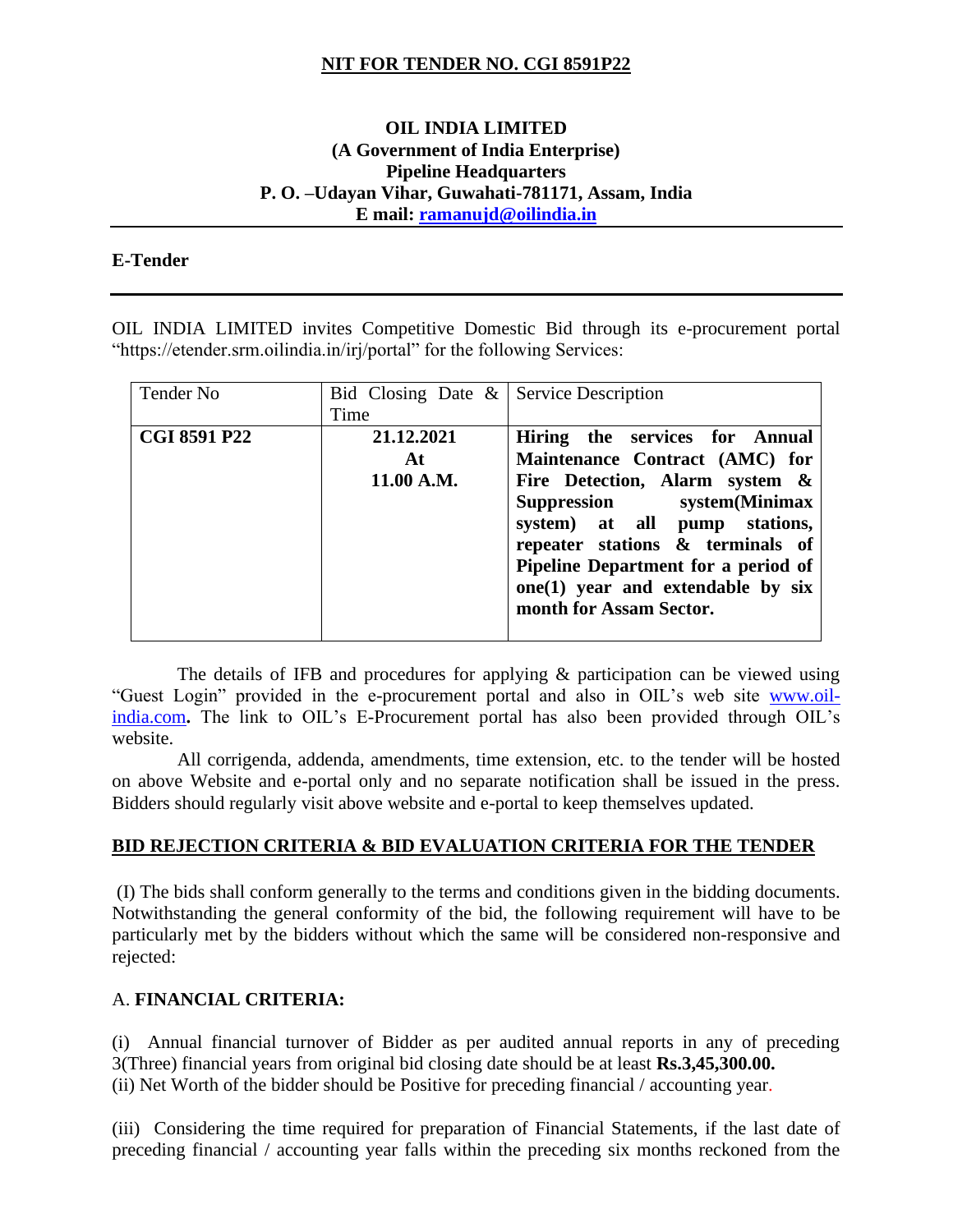original bid closing date and the Financial Statements of the preceding financial / accounting year are not available with the bidder, then the financial turnover of the previous three financial / accounting years excluding the preceding financial / accounting year will be considered. In such cases, the Net worth of the previous financial / accounting year excluding the preceding financial / accounting year will be considered. However, the bidder has to submit an affidavit/undertaking certifying that the balance sheet/Financial Statements for the financial year 2020-21(as the case may be) has actually not been audited so far.

(**The above is not valid for bids opened after 30th SEP**)

# B. **TECHNICAL CRITERIA ( Past Experience)**

(i) **Bidder must have relevant experience of having successfully completed one "similar works" of minimum value of Rs. 5,75,500.00 with PSUs or Central Govt. or State Govt. Organization /public limited company or any reputed private company, in previous 7(Seven) years reckoned from original bid closing date.**

*Where Similar work means " maintenance of fire alarm & suppression system of carbon dioxide/nitrogen/inert gas based extinguishing agent."*

**Note: In support of the experiences and establishing successful execution of work, bidder must submit documentary evidences along with technical bid. These documents should be in the form of original or self-certified copies of completion certificate with corresponding copies of contracts or work orders etc. issued by the clients. The original of these documents shall have to be produced by bidder to OIL as and when asked for.**

### C. DOCUMENTARY EVIDENCE

(i) For proof of Annual turnover, photocopy of any one of the following documents must be submitted along with the bid:

(a) A certificate issued by a practicing Chartered/Cost Accountant (with Membership Number and Firm Registration Number(FRN)), certifying the Annual turnover & Net worth as per format prescribed.

(b) Audited Balance Sheet and Profit and Loss account.

(c) In case the bidder is a Central Govt. Organization/PSU/State Govt. Organization/Semi-State Govt. Organization or any other Central/State Govt. Undertaking, where the auditor is appointed only after the approval of Comptroller and Auditor General of India and the Central Government, their certificates may be accepted even though FRN is not available. However, bidder to provide documentary evidence for the same.

(ii) For proof of requisite Experience, photocopy any one of the following documents must be submitted along with the bid:

(a) In case of OIL contractor, copy of 'Certificate of Completion (COC)'or either 'Certificate of Payment (COP)'or Service Entry Sheets, for the jobs successfully completed, during last 7(seven) years ending Bid opening date showing gross value of job done. It may be clearly noted that simply mentioning of OIL COC Number/ or Work order will not be accepted.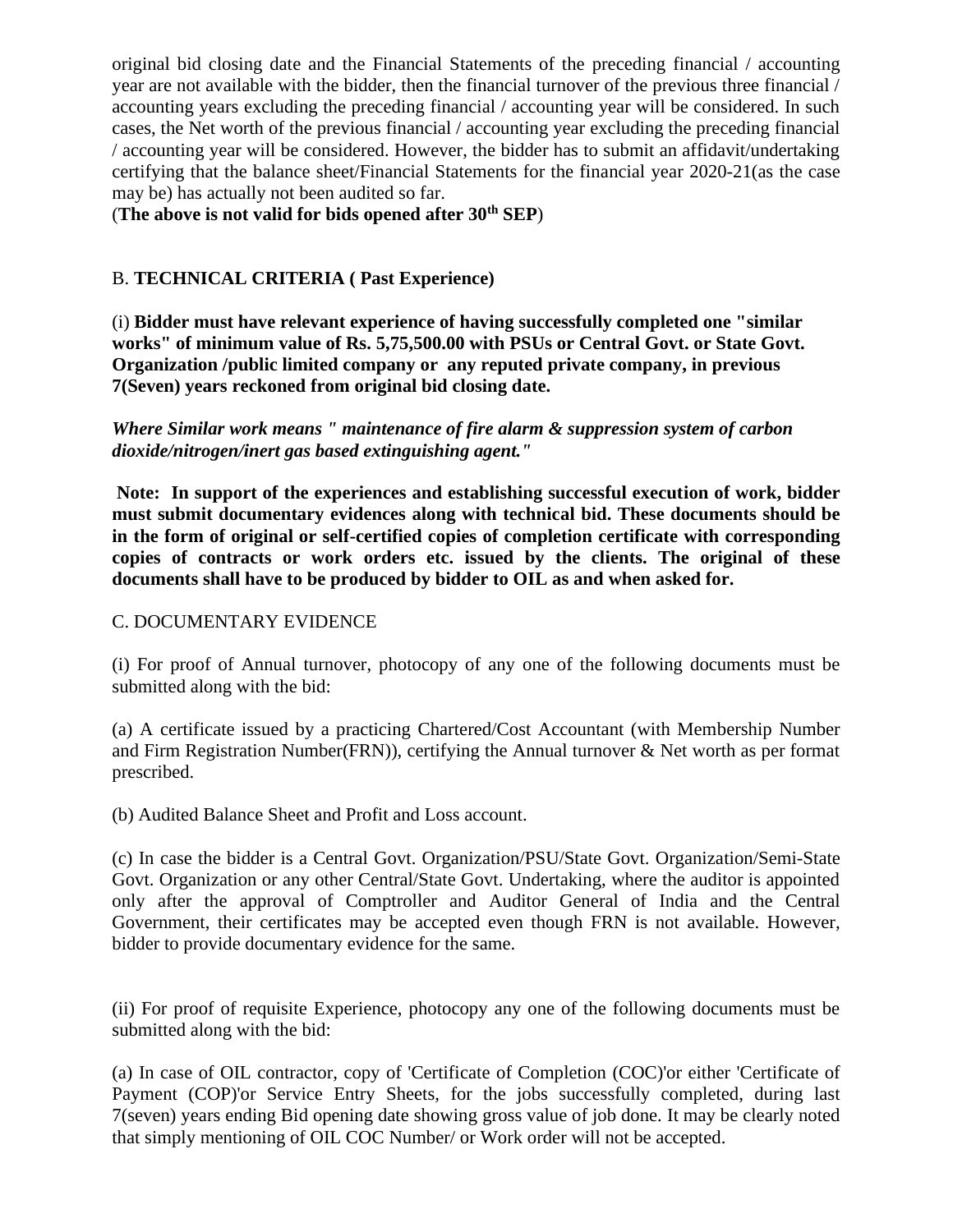(b) Any such experience of executing rate or maintenance or service contract which is still running and the contract value or quantity executed prior to due date of bid submission is equal to or more than the minimum prescribed value in the BEC will also be taken in to consideration provided that the bidder has submitted satisfactory work or supply or service execution certificate issued by end user.

(c) Certificate issued by PSUs or Central Govt. or State Govt. Organization in last seven years from date of bid opening, showing:

- (a) Gross value of job done; and
- (b) Nature of job done; and
- (c) Time period covering as per the NIT.

(iii) NON- SUBMISSION OF THE DOCUMENTS AS SPECIFIED IN BEC ABOVE WILL RESULT IN REJECTION OF BIDS.

(iv) Bid documents purchased from OIL only will be considered as valid. Documents directly downloaded from WEBSITE or any other source will be summarily rejected.

(v) Bidder(s) must also furnish PAN NO., GST REGD NO., BANK A/C NO. Existing OIL's vendors shall only mention their Vendor Code along with PF Code.

# D. **ADDITIONAL EVALUATION/ TERMS & CONDITIONS**

(i) To ascertain the inter-se-ranking, the comparison of the responsive bids will be made on the basis of total amount quoted for the items of Part-II (i.e. schedule of works, units, quantity, rates) of the tender.

(ii) OIL will not be responsible for delay, loss or non-receipt of applications (for bidding documents) sent by mail and will not entertain any correspondence in this regard.

(iii) Bidders are advised not to indicate any separate discount. Discount if any should be merged with the quoted offer. Discount of any type indicated separately will not be taken into account for evaluation purpose. However, in the event of such offer without considering discount is found to be lowest, OIL shall avail such discount at the time of award of contract.

(iv) In case, if L-1 bidder happens to be more than one, contract will be awarded on the basis of draw of lots.

## E. **GENERAL:**

(i) In case bidder takes exception to any clause of Tender Document not covered under BEC, then the Company has the discretion to load or reject the offer on account of such exception if the bidder does not withdraw or modify the deviation as and when advised by the Company. The loading so done by the Company will be final and binding on the Bidders.

(ii) To ascertain the substantial responsiveness of the bid the Company reserves the right to ask the Bidder for clarification in respect of clauses covered under BEC also and such clarification fulfilling the BEC clauses must be received on or before stipulated day from the date of clarification sought by the Company, failing which the bid will be rejected.